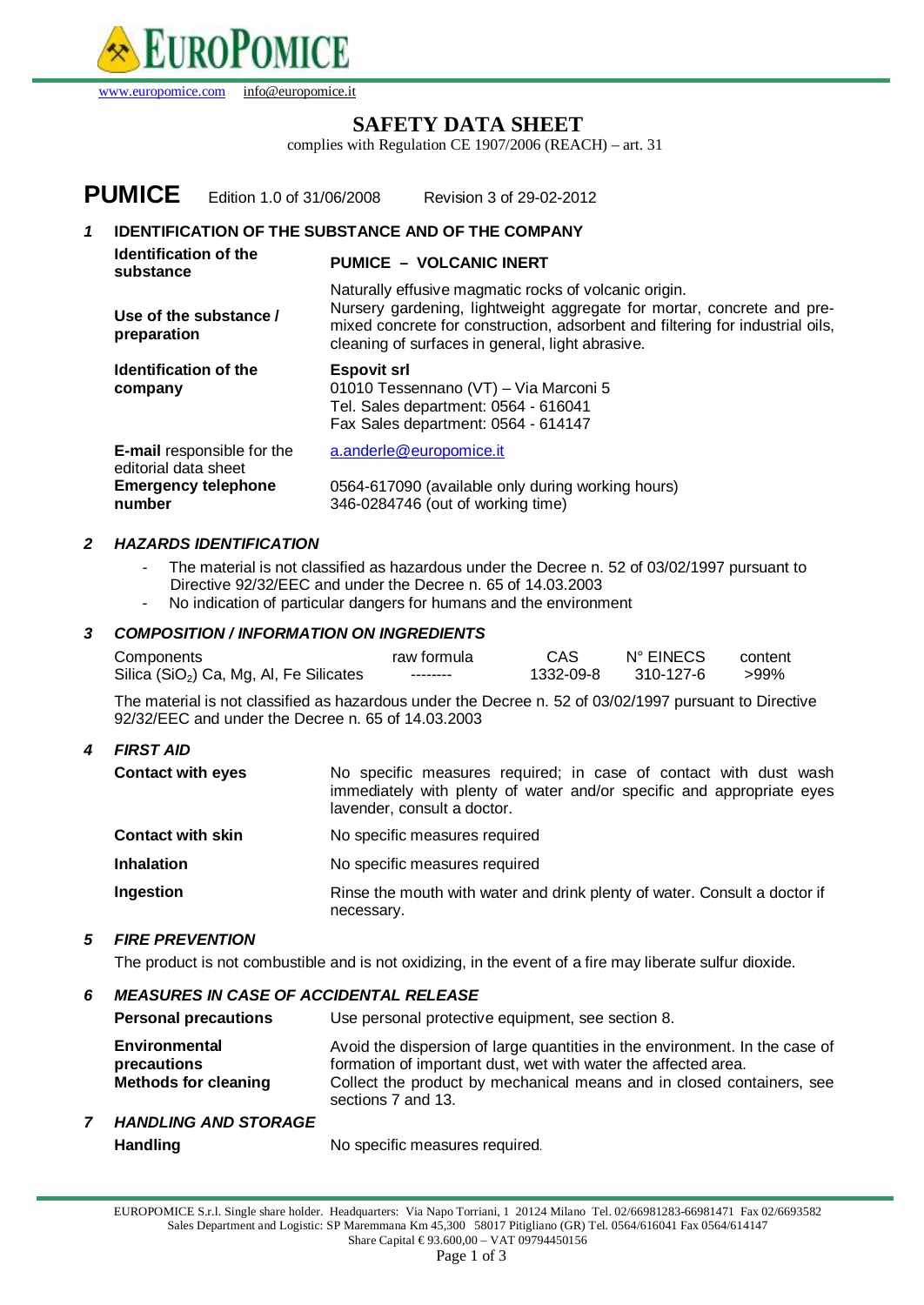

[www.europomice.com](http://www.europomice.com) [info@europomice.it](mailto:info@europomice.it)

## **SAFETY DATA SHEET**

complies with Regulation CE 1907/2006 (REACH) – art. 31

|                                           | <b>Storage</b>                                                       | Store the product in a warehouse and in dry conditions                                                                                                                    |  |
|-------------------------------------------|----------------------------------------------------------------------|---------------------------------------------------------------------------------------------------------------------------------------------------------------------------|--|
| 8                                         | <b>EXPOSURE CONTROLS / PERSONAL PROTECTION</b>                       |                                                                                                                                                                           |  |
|                                           | <b>Exposure Limit Values</b>                                         | Respirable fraction -TWA (Threshold Limit Values): 3 mg/m <sup>3</sup>                                                                                                    |  |
|                                           | <b>Controlling</b><br>occupational exposure<br><b>Eye Protection</b> | The operator must use appropriate protective equipment listed below, in<br>all situations when handling product:<br>Safety glasses in case of significant dust dispersion |  |
|                                           | <b>Hand Protection</b>                                               | Gloves                                                                                                                                                                    |  |
|                                           | <b>Skin Protection</b>                                               | Normal working clothes                                                                                                                                                    |  |
|                                           | <b>Respiratory Protection</b>                                        | In case of dust production, use filter mask type P1                                                                                                                       |  |
| <b>PHYSICAL AND CHEMICAL PROPERT</b><br>9 |                                                                      |                                                                                                                                                                           |  |
|                                           | Appearance                                                           | Grains gray - light yellow                                                                                                                                                |  |
|                                           | Odor                                                                 | Odorless                                                                                                                                                                  |  |
|                                           | <b>Flammability</b>                                                  | Not combustible                                                                                                                                                           |  |
|                                           | <b>Explosive Properties</b>                                          | Not explosive                                                                                                                                                             |  |
|                                           | <b>Oxidising properties</b>                                          | Not applicable                                                                                                                                                            |  |
|                                           | <b>Vapor Pressure</b>                                                | Not volatile                                                                                                                                                              |  |
|                                           | <b>Density</b>                                                       | 2,4 $g/cm3$                                                                                                                                                               |  |
|                                           | <b>Bulk density</b>                                                  | $0,6 \div 0,7$ g/cm <sup>3</sup>                                                                                                                                          |  |
|                                           | pH                                                                   | $7 \div 8$                                                                                                                                                                |  |
|                                           | <b>Solubility</b>                                                    | Insoluble                                                                                                                                                                 |  |
| 10                                        | <b>STABILITY and REACTIVITY</b>                                      |                                                                                                                                                                           |  |
|                                           | <b>Stability</b>                                                     | Stable at room temperature                                                                                                                                                |  |

**Conditions to avoid** None

# **Materials to avoid** None *11 TOXICOLOGICAL INFORMATION*

Due to the available information and based on art. 31 – annex II CE 1907/2006 (Reach), the lapilli of Central Italy's deposits has no toxicological effects.

## *12 ECOLOGICAL INFORMATION*

The product is environmentally sustainable.

#### *13 DISPOSAL CONSIDERATION*

Avoid release to the environment, dispose waste code 17 05 04. The bestowal waste must be made in the manner regulated by national laws.

#### *14 TRANSPORT INFORMATION*

The product is not dangerous for transportation.

#### *15 REGULATORY INFORMATION*